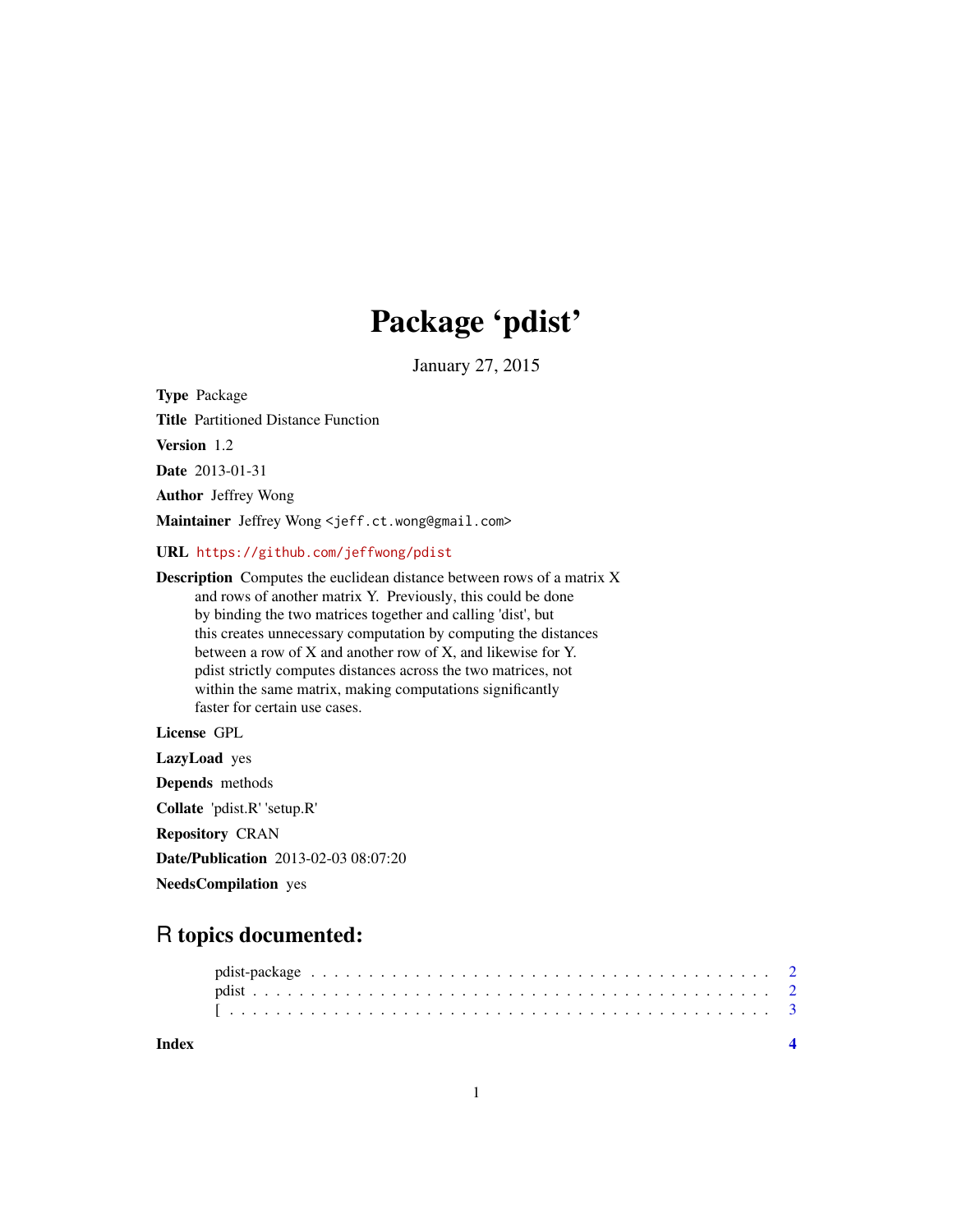#### Description

Computes the euclidean distance between rows of a matrix X and rows of another matrix Y. Previously, this could be done by binding the two matrices together and calling 'dist', but this creates unnecessary computation by computing the distances between a row of X and another row of X, and likewise for Y. pdist strictly computes distances across the two matrices, not within the same matrix, making computations significantly faster for certain use cases.

#### Details

| Package:  | pdist      |
|-----------|------------|
| Type:     | Package    |
| Version:  | 1.2.       |
| Date:     | 2013-01-31 |
| License:  | GPL        |
| LazyLoad: | yes        |

#### Author(s)

Jeffrey Wong <jeff.ct.wong@gmail.com>

pdist *Partitioned Distances*

#### Description

Compute distance matrix between two matrices of observations, or two subsets of one matrix

#### Usage

 $pdist(X, Y = NULL, indices.A = NULL, indices.B = NULL)$ 

#### Arguments

| X | a matrix of n observations where columns represent features of the observations                      |
|---|------------------------------------------------------------------------------------------------------|
|   | optional. A second matrix of p observations like X. Y must have the same<br>number of columns as $X$ |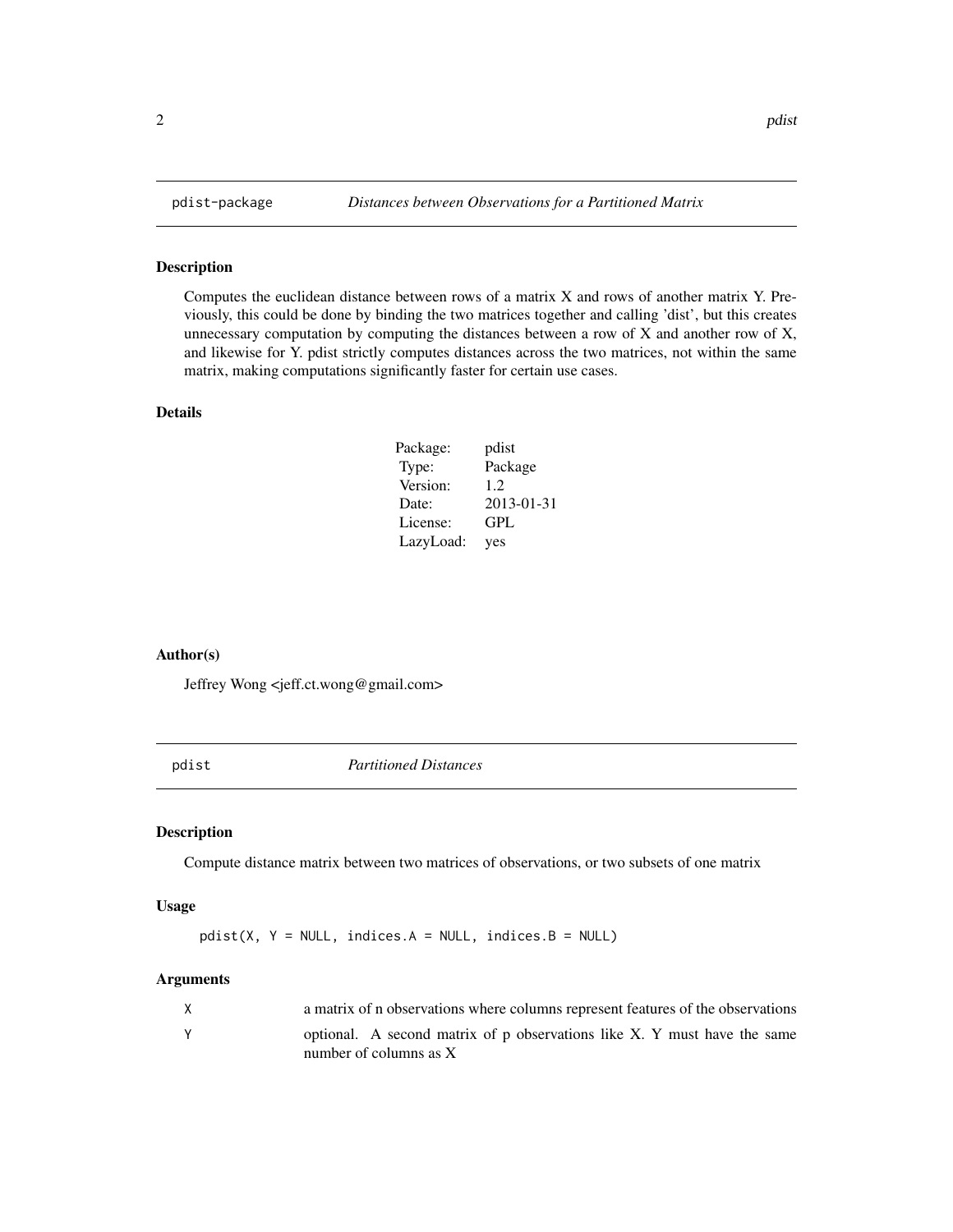#### <span id="page-2-0"></span>Details

pdist computes a n by p distance matrix using two seperate matrices. pdist allows the user to factor out observations into seperate matrices to improve computations. The function dist computes the distances between all possible pair wise elements, pdist only computes the distance between observations in X with observations in Y; distances between observations in X and other observations in X are not computed, and likewise for Y.

If a second matrix Y is not provided, indices.A and indices.B can be provided together to specify subsets of X to be computed. A new matrix X is created by taking  $X$ [indices.A,] and Y is created using X[indices.B,].

The return value of pdist is a distance vector, much like the default return value for dist. However, it can be accessed like a full distance matrix. If mypdist = pdist $(X, Y)$ , mypdist[i,j] is the distance between  $X[i, j]$  and  $Y[i, j]$ . Similarly, mypdist $[i, j]$  is a vector of distances between  $X[i, j]$  and all observations in Y.

#### Examples

```
x = matrix(rnorm(100), 10, 10)x.pdist = pdist(x, indices.A = 1:3, indices.B = 8:10)message("Find the distance between observation 1 and 10 of x")
x.pdist[1,3]
message("Converting a pdist object into a traditional distance matrix")
as.matrix(x.pdist)
```
[ *extract parts of pdist*

#### Description

extract parts of pdist